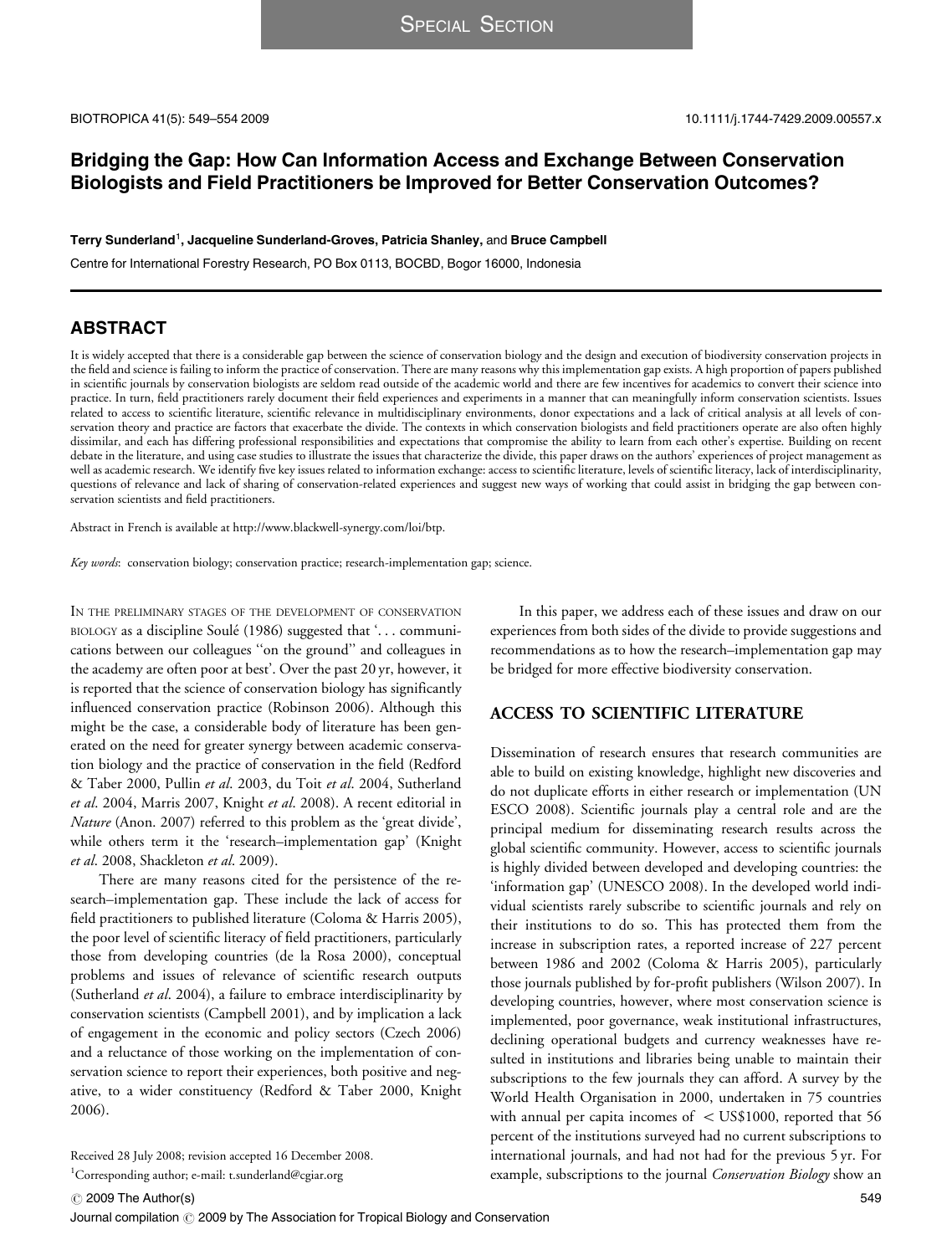SPECIAL SECTION

equally uneven pattern of subscriptions, with only 4.6 percent of subscribers from developing countries.

It is therefore unsurprising that new knowledge is largely generated in the developed world where finance available for research and academic support is highest. In a study of the world's major producers of general scientific literature, King (2004) found that only eight countries (in rank order: the United States, the United Kingdom, Germany, Japan, France, Canada, Italy and Switzerland) produce 85 percent of the world's most cited publications. With the inclusion of an additional 23 developed countries in the analysis, the total ratio of publications comes to 98 percent. The world's remaining 162 countries, the majority of them developing nations, contributed  $\langle 2 \rangle$  percent of scientific papers to the global body of literature (King 2004). If such asymmetry in research output and access to up-to-date information remains a characteristic of the scientific world, then research scientists and practitioners in the developing world will remain isolated and their work will continue to have little impact (Chan et al. 2005). Given these figures it could be argued that developed country scientists are currently failing their colleagues in developing countries, ignoring their academic isolation, because we are encouraged and expected to publish our research in 'high-profile' journals, which increases our competitiveness. This, in turn, facilitates access to further research funding, further accentuating the information gap between developed and developing countries.

In the last few years a number of initiatives aimed at increasing access to scientific journals have been launched (Chan et al. 2005, Coloma & Harris 2005). Although it is estimated that up to 90 percent of the world's scientific journals are now available online (UNESCO 2008), prohibitive subscription rates remain a hindrance to access (see, however, [http://www.tradeoffs.org/static/](http://www.tradeoffs.org/static/index.php) [index.php where many papers and articles related to conservation,](http://www.tradeoffs.org/static/index.php) [even from subscription journals, are now freely available\). The dig](http://www.tradeoffs.org/static/index.php)[ital availability of scientific journals has increased significantly in](http://www.tradeoffs.org/static/index.php) [recent years, particularly with the rising popularity of open-access](http://www.tradeoffs.org/static/index.php) [publications. Based on the principle that public-funded research](http://www.tradeoffs.org/static/index.php) [should be made publicly available, a principle supported by many](http://www.tradeoffs.org/static/index.php) donor governments (Chan et al[. 2005\), open-access journals pro](http://www.tradeoffs.org/static/index.php)[vide a medium that has a greater reach and a larger global influence](http://www.tradeoffs.org/static/index.php) [at little or no cost to the user. While there is a recognized 'digital](http://www.tradeoffs.org/static/index.php) [divide' \(Coloma & Harris 2005\) between developed and develop](http://www.tradeoffs.org/static/index.php)[ing countries and within regions, where many national research and](http://www.tradeoffs.org/static/index.php) [education networks are based on low-speed, and often irregular,](http://www.tradeoffs.org/static/index.php) [internet services, electronically accessible journals potentially pro](http://www.tradeoffs.org/static/index.php)[vide a means of bridging the information gap for developing coun](http://www.tradeoffs.org/static/index.php)[try scientists \(Chan](http://www.tradeoffs.org/static/index.php) et al. 2005).

However, committing to dissemination through open-access journals remains problematic for many developed country research scientists, including conservation biologists. Even with rigorous peer-review, new electronic journals do not attain the same impact status as traditionally printed journals (Coloma & Harris 2005). The measure of the impact of a journal remains the yardstick by which research scientists judge their career development and scientific credibility although the methods by which 'impact' is assessed has recently been questioned (see Wilson 2007, Campbell 2008).

Hence, convincing most academically oriented scientists to also publish in open-access journals will require a significant shift in the mindset of researchers and agencies funding their work. It is hoped that this Special Issue, which highlights some of these important problems, will go some way to effect this change.

#### ISSUES OF SCIENTIFIC LITERACY

Unfortunately, limited access to scientific journals also affects the capacity of developing country researchers to contribute their work and experiences in a published form. Few researchers and field practitioners receive training on how to convert their work into manuscripts that are publishable (Coloma & Harris 2005). In addition, the complexity of the publishing process with respect to language use, standardized formatting and the need for up-to-date bibliographic information makes the process somewhat of an ordeal for all but the most dedicated worker (de la Rosa 2000). The domination of the English language as the scientific medium for dissemination constrains many researchers and field practitioners and also hinders the impact of any published paper in the authors' country of origin.

A further problem characteristic of conservation science is that building the capacity of researchers and field practitioners in developing countries can be good for the individual and not necessarily beneficial to the capacity of the country as a whole to implement conservation science. This is due to the significant migration of high-quality individuals from developing countries to those in developed countries (Ali et al. 2007). This results in a lack of critical mass of qualified and motivated researchers and practitioners in many developed countries. An example of this is the Limbe Botanic Garden (LBG) in Cameroon where two authors of this paper were based for many years. With funding from the UK Department for International Development and the British Council, over the period of 14 yr, more than 25 graduate-level national staff of LBG were provided with postgraduate scholarships. These included three PhD, 11 MSc or equivalent and nine postgraduate diplomas. At its peak the research and implementation capacity of the institution was unrivalled in the region, with a functioning herbarium and an excellent remote-sensing unit. Five years after international donor funding to the institution ceased, only two of those recipients of training remains in Limbe; the herbarium is unstaffed, with inadequate curation of the specimens, and the remote-sensing unit is now closed. Only six of those who received scholarships remain in Cameroon while the majority are now based in developed country institutions. There is a clear challenge to foster the conditions that will encourage those who have been educated overseas to a high level to return and dedicate their professional career to their country of origin (Ali et al. 2007). This should come in the form of fostering long-term support for developing country institutions and encouraging host nations to provide basic core support for research organizations. While it could be argued that those individuals who are employed outside their country of origin may continue to contribute to conservation science, they may not ultimately be contributing to conservation in their own country—the area where they are most needed; hence, the provision of academic opportunities and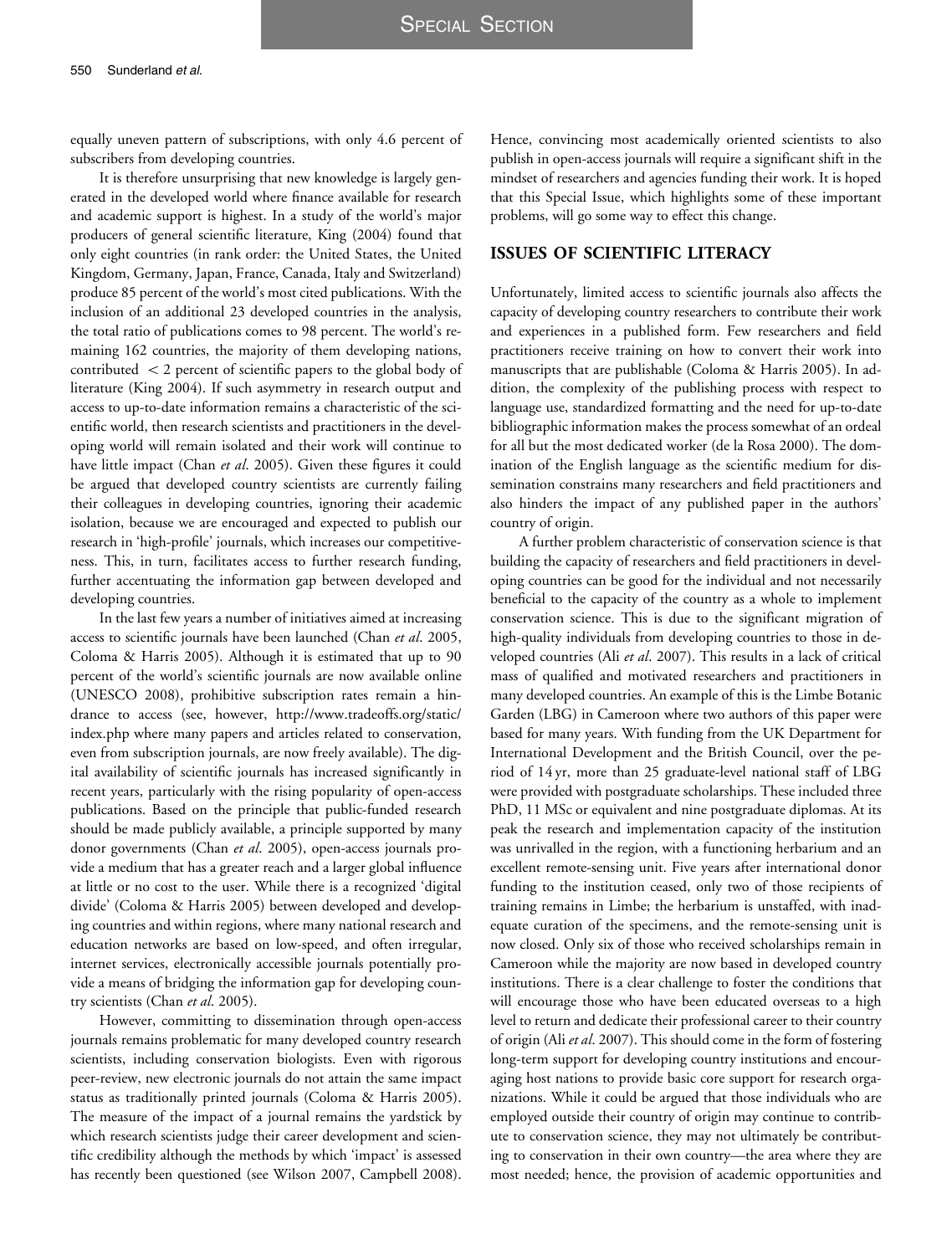capacity building would not have been required in the first instance (Meyer & Brown 1999).

### FAILURE TO EMBRACE INTERDISCIPLINARITY

A significant contributing factor to the research–implementation gap is that the academic side of conservation is primarily focused on biological issues (Campbell 2001). Those involved at the implementation side are often faced with managing complex human-dominated landscapes with the concomitant socioeconomic, legislative and governance issues, aside from those related to conservation. These issues are only sporadically taken into account in conservation biology (Campbell 2001, Czech 2006). Greater engagement with the social sciences and applied anthropology would arguably significantly increase the capacity of conservation science to be more effective (Schmidt 2005, Brosius 2006). By better integrating human, social and economic issues into the concept and delivery of conservation biology, we may see a shift away from it being regarded as a 'crisis discipline' focused primarily on biodiversity conservation (Redford & Sanjayan 2003).

# WHOSE INNOVATIONS? WHAT CONCEPTS?

In a survey of field practitioners in the United Kingdom, Sutherland et al. (2004) report that only 2.4 percent of respondents obtain technical information to support their work from the primary scientific literature. As this example includes people with the ability to purchase journal subscriptions and have good internet access, this is a surprisingly low number. If, in this instance, accessibility is not an issue, why is there so little reference to the scientific literature and why does science not inform conservation practice more?

Despite conservation biology being ultimately an 'applied science' (Martinich et al. 2006), the field is often dominated by conceptual approaches to understand conservation and development and their linkages (Salafsky & Wollenberg 2000, Brown 2002). Despite the value of such work, particularly among the academic community, it is often regarded as being too broad, conceptual or too abstract for relevance to the field practitioner. In addition, a 'one-size fits all' approach, often advocated by conservation biologists, has also arguably hindered the implementation of conservation at the field level as local realities are not taken into account (Sayer & Campbell 2004).

#### SHARING EXPERIENCES TO INFORM CONSERVATION SCIENCE

It is widely recognized that those involved with the implementation of conservation projects generally do not share their experiences in a published form and many field practitioners do not generally publish their experiences (Redford & Taber 2000, Pullin et al. 2003, Sutherland et al. 2004). The very nature of the management of field projects requires devoting extensive time and resources to nonscientific activities and this compromises the ability of most field practitioners to devote time to publish papers related to their work (Pullin & Knight 2005). Indeed, few individuals feel a responsibility to do so. Unfortunately, most conservation projects rarely document their work internally and most project libraries are poorly stocked, referenced and maintained and often deteriorate rapidly once external funding has ceased (Sayer & Campbell 2004). For example, in a regional survey of conservation projects supported by various donors in Western Cameroon commissioned by the Wildlife Conservation Society in 2003, of eight that had received considerable external funding, which had subsequently closed, only one had a library containing both project literature as well as standard reference material; for the rest even basic project documentation was unavailable or missing (T. Sunderland, unpubl. data).

Although conservation in complex socioeconomic and political contexts may require experimentation, this may result in failure or 'unexpected consequences' (Redford & Taber 2000). These are rarely reported despite their potential value in terms of 'lessons learned' for others working in similar situations (Knight 2006) and to ensure conservation science also learns from field experience (Knight et al. 2008). There are understandable concerns in sharing negative or unplanned experiences for most field practitioners. Reporting such experiences could jeopardize future funding in a discipline where there is a need to fulfill donor requirements and maintain individual and institutional reputations (Knight 2006). Although Redford and Taber (2000) and Sutherland et al. (2004) implored the conservation community to share negative experiences of implementation, this call has gone largely unheeded, and examples of mea culpa are rare (although see Knight 2006). The paper by Sutherland et al. (2004) resulted in the launch of an online open-access journal ([http://www.conservationevidence.com\) for](http://www.conservationevidence.com) [conservationists to share their experiences in conservation imple](http://www.conservationevidence.com)mentation, similar to the [Journal of Negative Results in Biomedicine](http://www.conservationevidence.com) [for the medical profession \(http://www.jnrbm.com\). While an ex](http://www.jnrbm.com)cellent resource, the Conservation Evidence [journal is dominated by](http://www.jnrbm.com) [UK-related conservation issues and generally does not attract con](http://www.jnrbm.com)[tributions from the frontiers of conservation efforts, and problems,](http://www.jnrbm.com) [in the tropics.](http://www.jnrbm.com)

Robinson (2006) also articulates a more controversial issue regarding the selective use of data by some scientists and field practitioners to further an argument. This issue is discussed in relation to the purported displacement of people in protected areas in Central Africa (Sunderland et al. 2008). In attempts to report the overwhelming success of conservation initiatives, there is concern that the field realities are misrepresented.

The impacts of not sharing, particularly negative, experiences can be significant. Duplication of effort is a notable problem with conservation assessments and implementation (Mace et al. 2000). Without urgent critical self-analysis and informing our peers how conservation can be better implemented, it is clear that efforts will continue to be duplicated. Funding agencies should also be open to reading reports of unsuccessful implementation and not be content with reading continued, and often inaccurate, reports of success. Michael Wright, previously of the MacArthur Foundation, responsible for funding conservation and sustainable development projects, spoke of his frustration at reading glowing grantee reports when he would have preferred to see more self-assessment and honest reporting (Marris 2005).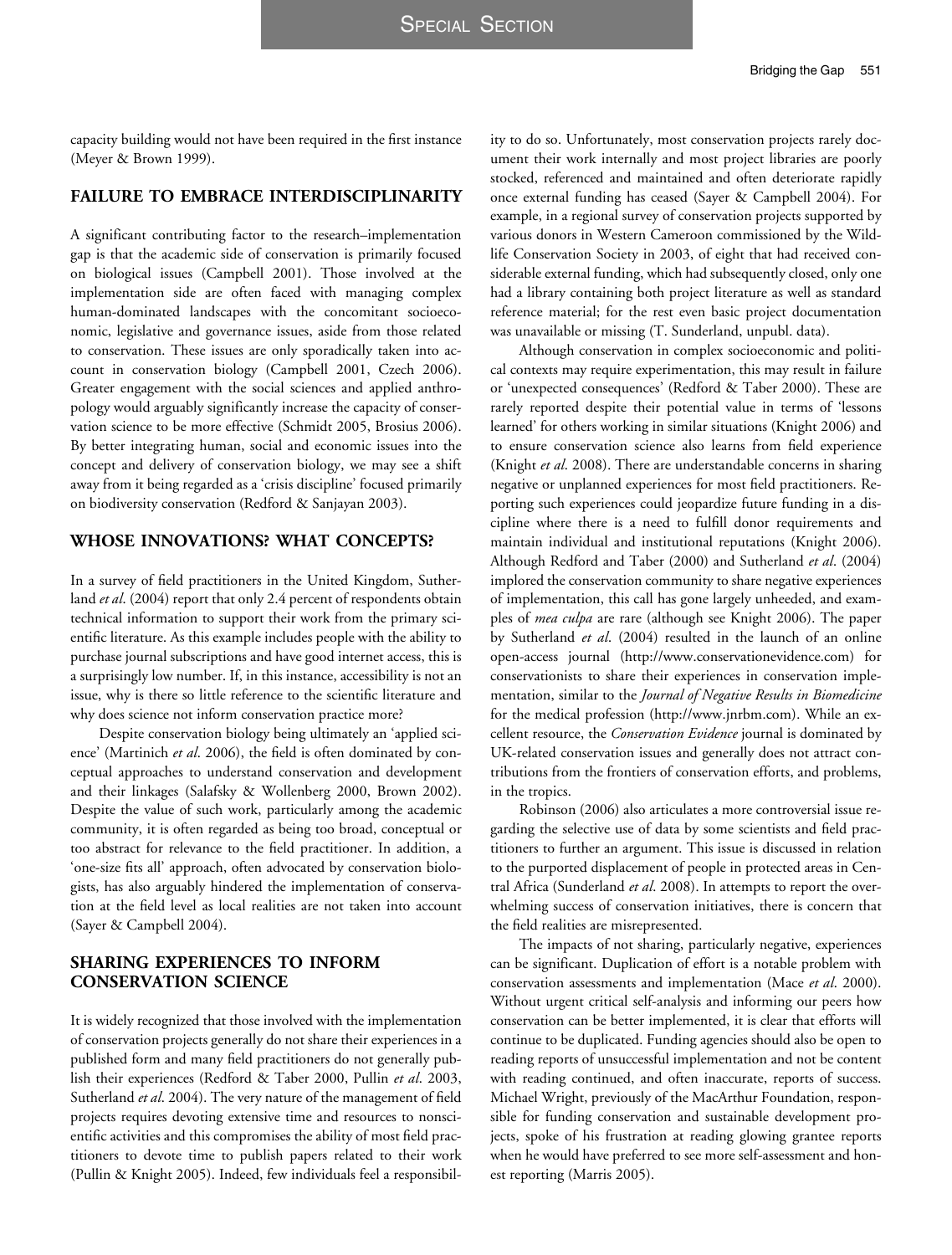# SELECTIVE REPORTING: A CASE STUDY OF COMPROMISING REALITY

The Kilim-Ijim project in Cameroon has been the subject of a number of papers and book inserts highlighting it as a rare case of a conservation success story. The area has been the focus of conservation activity since the late 1980s and has had a number of donors and implementing agencies working there, although Birdlife have been the institution most consistently present supporting national institutions. Rands and Thomas (cited in Gradwohl & Greenberg 1988) discuss the significance of the Kilim-Ijim forests to local people in terms of forest products and highlight the contribution of the forest to local livelihoods in terms of the harvest and sale of key NTFPs. They indicate that project interventions were focused on sustainable exploitation of key species. The same case study is also cited by Sutherland (2000) as an example of combining conservation and development through the Birdlife project facilitating 'Cameroon's first community-managed forest' (Sutherland 2000) through working with local institutions and resolving local conflicts. Sutherland (2000) goes on to describe the project as a 'success'. This view is further supported by Abbot et al. (2001), who explicitly state that the development activities of the project had a positive impact on the perceptions of local people to support conservation, which led to changing 'local attitudes and behaviour' (Abbot et al. 2001). Reading these accounts of the Kilim-Ijim Forest Project, one could conclude that this was indeed a rare success among many examples of conservation failure in the tropics (Hayes 2006), particularly in Cameroon (Schmidt-Soltau 2004). However, how the success of the project is actually evaluated is unclear. None of these accounts indicate how 'success' is measured or provide quantitative data that support the assertion that project interventions had an impact on the conservation of the biodiversity of the area. It is quite perplexing then to read that in the period between 1987 and 1995, forest cover loss was  $>$  25 percent, and that only a tiny fragment of the original forest,  $ca$   $70 \text{ km}^2$ , remains (Cheek et al. 2000). Maisels et al. (2001) record the extirpation of almost all large mammals from the same forest over the past 20 yr. This much more sanguine view of the situation in Kilim-Ijim is further compounded by Stewart (2003), who reports that traditional controls on the harvesting of certain NTFP species had broken down leading to unsustainable harvesting and local extirpation of the main tree resource, Prunus africana. It is then difficult to reconcile the glowing success story reported by those working on the ground with such large-scale biodiversity loss coupled with the context of diminishing local institutions.

#### BRIDGING THE GAP: THE WAY FORWARD

Conservation projects are currently having little success in arresting biodiversity loss (Hayes 2006) and conservation biology remains a crisis discipline (Redford & Taber 2000). One of the main reasons for this is that science is not informing conservation practice. In recognition of the obstacle to conservation effectiveness, high-impact journals such as Nature and Conservation Biology have recently highlighted the clear research–implementation gap by publishing a

range of papers and articles on the issue (Marris 2005, 2007; Pullin & Knight 2005; Knight 2006). Now that the problem has been articulately aired, and further discussed in this Special Issue, the challenge is now for both sides to fundamentally change their way of working, and thinking, to engage for more meaningful delivery of conservation. In concluding, we offer some practical suggestions as to how this might be achieved.

For science to better inform conservation practice, both the availability and relevance of scientific information and investigation needs to be improved considerably for science to inform field implementation of conservation. The emergence of the open-access journal is one means of extending the reach of scientific literature. Despite concerns about the purportedly low-impact factor of openaccess journals, the additional scope and extent of the dissemination process outweighs the traditional academic, and somewhat individualistic, attention to Thomsons Institute for Scientific Information and other impact factor ratings by developed country scientists. However, Coloma and Harris (2005) calculate the greater accessibility of online journals increases the citation rate and, by implication, its impact factor, by 157 percent. To further increase accessibility, and where copyright agreements are not compromised, conservation biologists should also consider posting their papers originally published in subscription-only journals on the 'Advancing conservation in a Social Context' website [\(http://](http://www.tradeoffs.org/static/index.php) [www.tradeoffs.org/static/index.php\) where they are then freely](http://www.tradeoffs.org/static/index.php) [available to download by those to whom they are most relevant](http://www.tradeoffs.org/static/index.php) [but who may not be able to subscribe to such journals due to pro](http://www.tradeoffs.org/static/index.php)[hibitive costs.](http://www.tradeoffs.org/static/index.php)

There is a significant role for the development of mutually beneficial partnerships between conservation biologists and field practitioners to publish research findings together and not in isolation. The authors of this paper have a strong commitment and track record of publishing with field-based colleagues and urge other workers to do so. Such scientific mentoring is particularly crucial if developing country conservationists are to build their own research capacity and dissemination potential. External support for developing country institutions is also critical.

Creating an environment for academic and professional excellence need not be exclusive to developed country institutions and if we are to achieve a level of critical mass of engaged and competent conservation professionals required to address ongoing biodiversity loss, particularly in the tropics, then the optimum conditions for them to remain in their country of origin must be fostered. However, halting the 'brain drain' will require considerable leveling of the playing field in terms of training, remuneration and professional opportunities and considerable long-term support for developing country institutions.

Aside from disseminating research results in high-impact scientific journals, many academics have begun to 'translate' their work into more usable products of more direct relevance to field practitioners. For example, the palm taxonomists at the Royal Botanic Gardens, Kew, recognizing the importance of palms as nontimber forest resources, have begun a series of field guides to enable clear and unambiguous identification of palms in the field for better management interventions (Evans 2001, Baker &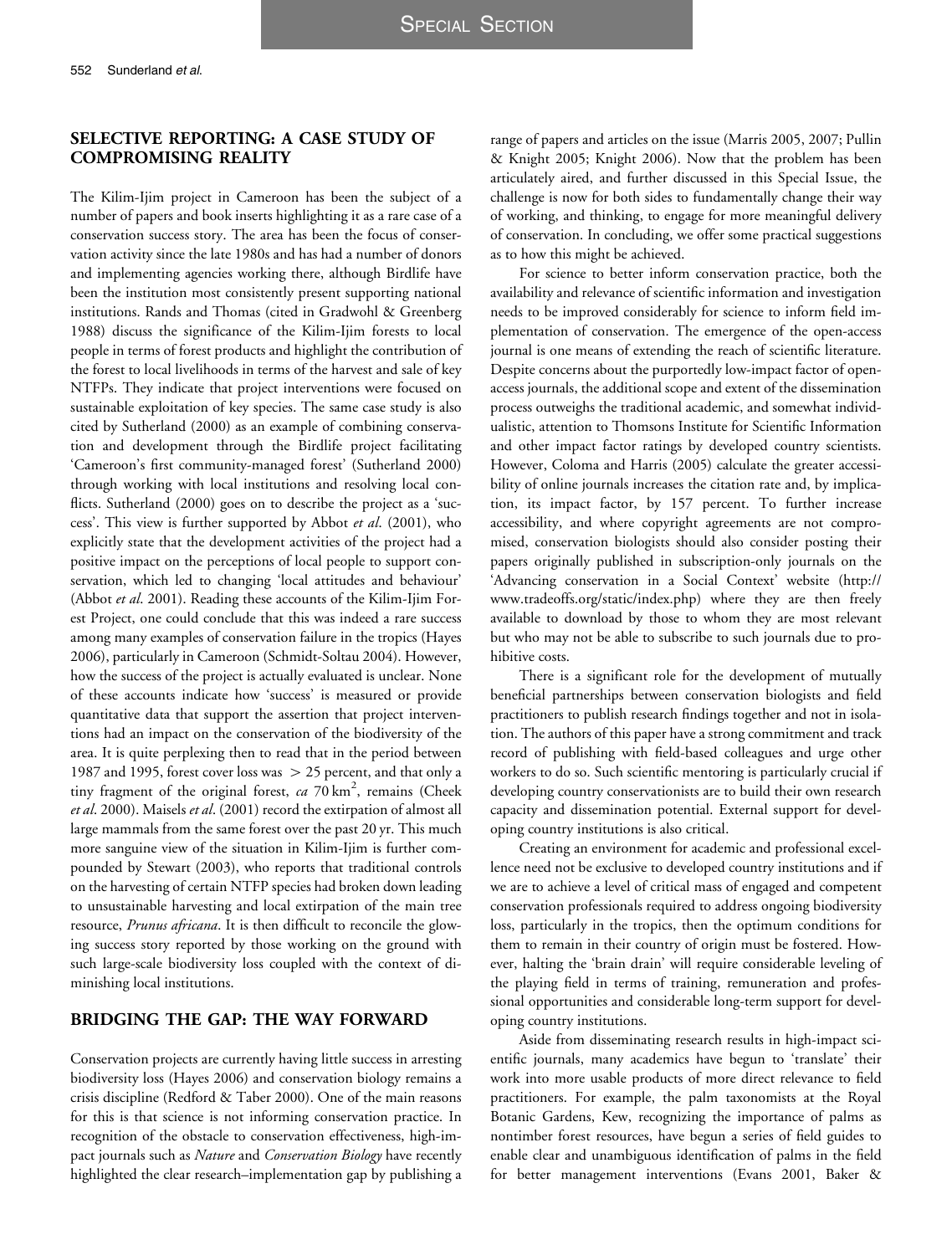SPECIAL SECTION

Dransfield 2006). An excellent discussion of the translation of academic research results for field practitioners and local communities is provided by Shanley and López (2009).

Another issue with regard to relevance is the involvement of field practitioners in the academic process. For example, peerreview by field practitioners of new innovations and concepts in conservation biology purported to provide a framework for projectrelated design and intervention would also ensure that the science remains applied.

Graduates in the biological sciences are seldom taught the requisite skills needed for conservation implementation (Soule´ 1986). This may compound the divide between conservation biologists and field practitioners by academic scientists not appreciating, or understanding, the context in which field-based conservation efforts are implemented. We echo the call of Martinich et al. (2006) that graduate programs in conservation biology should include extensive field- and management-related experience. Maintaining conservation biology as an applied discipline is crucial to ensuring relevance in practice (Duchelle et al. 2009).

New web-based tools such as [http://www.journalexperts.com/](http://www.journalexperts.com/a4.3d) [will proofread and correct articles for submission to English](http://www.journalexperts.com/a4.3d)[language international journals and http://translate.google.com/](http://translate.google.com/a4.3d) [provides a translation service in many languages. Both these re](http://translate.google.com/a4.3d)[sources could significantly benefit developing country scientists](http://translate.google.com/a4.3d) [who are looking to publish their work in international journals.](http://translate.google.com/a4.3d)

Finally, the authors acknowledge the efforts of the Centre for Evidence-Based Conservation ([http://www.cebc.bangor.ac.uk/](http://www.cebc.bangor.ac.uk/index.php.en?menu=0&catid=0) [index.php.en?menu=0&catid=0\), which provides extensive reviews](http://www.cebc.bangor.ac.uk/index.php.en?menu=0&catid=0) [of implementation-related issues \(Pullin](http://www.cebc.bangor.ac.uk/index.php.en?menu=0&catid=0) [& Knight 2005\). We en](http://www.cebc.bangor.ac.uk/index.php.en?menu=0&catid=0)[courage field practitioners to engage with conservation scientists](http://www.cebc.bangor.ac.uk/index.php.en?menu=0&catid=0) through the journal Conservation Evidence [\(http://www.conserva](http://www.conservationevidence.com)[tionevidence.com; Sutherland](http://www.conservationevidence.com) et al. 2004). This dissemination [pathway, and others like it, provides an excellent medium for](http://www.conservationevidence.com) [conservation workers on both side of the divide to contribute and](http://www.conservationevidence.com) [interact and build bridges across disciplines, institutions and](http://www.conservationevidence.com) regions. Of course, *Biotropica* [should be applauded for addressing](http://www.conservationevidence.com) [these issues by accepting to publish this Special Issue and the au](http://www.conservationevidence.com)[thors hope that some in-roads are made in genuine attempts to](http://www.conservationevidence.com) [bridge the gap by the academic community. Now attempts need to](http://www.conservationevidence.com) [be made to engage with the very field practitioners that we are try](http://www.conservationevidence.com)[ing to influence and CIFOR will be making the information pre](http://www.conservationevidence.com)[sented in this 'academic' paper available in more available forms](http://www.conservationevidence.com) [such as booklets and other forms of dissemination.](http://www.conservationevidence.com)

# LITERATURE CITED

- ABBOT, J. I. O., D. H. L. THOMAS, A. A. GARDNER, S. E. NEBA, AND M. W. KHEN. 2001. Understanding the links between conservation and development in the Bamenda Highlands, Cameroon. World Dev. 29: 1115–1136.
- ALI, S., G. CARDEN, B. CULLING, R. HUNTER, A. J. OSWALD, N. OWEN, H. RALSMARK, AND N. SNODGRASS. 2007. Elite scientists and the global brain drain. A paper by the University of Warwick, UK. Available at [http://www2.warwick.ac.uk/fac/soc/economics/staff/faculty/oswald/](http://www2.warwick.ac.uk/fac/soc/economics/staff/faculty/oswald/warwickshanghai2007.pdf) [warwickshanghai2007.pdf \(accessed July 3, 2008\).](http://www2.warwick.ac.uk/fac/soc/economics/staff/faculty/oswald/warwickshanghai2007.pdf)

Anon. 2007. The great divide. Nature 450: 135–136.

- BAKER, W. J., AND J. DRANSFIELD. 2006. A field guide to the palms of New Guinea. Kew Publishing, Richmond, UK.
- BROSIUS, J. P. 2006. Common ground between anthropology and conservation biology. Conserv. Biol. 20: 683–685.
- BROWN, K. 2002. Innovations for conservation and development. Geogr. J. 168: 6–17.
- CAMPBELL, L. M. 2001. Overcoming obstacles to interdisciplinary research. Conserv. Biol. 19: 574–577.
- CAMPBELL, P. 2008. Escape from the impact factor. Ethics Sci. Environ. Polit. 8: 5–7.
- CHAN, L., B. KIRSOP, S. COSTA, AND S. ARUNACHALUM. 2005. Improving access to research literature in developing countries: Challenges and opportunities provided by Open Access. Paper presented at the IFLA General Conference and Council, 14–18 August, Oslo, Norway. Available at [http://www.scidev.net/en/features/open-access-archiving](http://www.de.scientificcommon.org/1051614.3d)[the-fast-track-to-building-r.html \(accessed July 1, 2008\).](http://www.de.scientificcommon.org/1051614.3d)
- CHEEK, M., J.-M. ONANA, AND B. J. POLLARD. 2000. The plants of Mount Oku and the Ijim Ridge: A conservation checklist. Kew Publishing, Richmond, UK.
- COLOMA, J., AND E. HARRIS. 2005. Open-access science: A necessity for global public health. PLoS Pathog. 1: 99–101, doi: [10.1371/journal.ppat.](10.1371/journal.ppat.0010021) [0010021.](10.1371/journal.ppat.0010021)
- CZECH, B. 2006. If Rome is burning, why are we fiddling? Conserv. Biol. 20: 1563–1565.
- DE LA ROSA, C. L. 2000. Improving science literacy and conservation in developing countries. ActionBioscience.org original article. Available at <http://www.actionbioscience.org/newfrontiers/delarosa.html#primer> [\(accessed July 1, 2008\).](http://www.actionbioscience.org/newfrontiers/delarosa.html#primer)
- DUCHELLE, A. E., K. BIEDENWEG, C. LUCAS, A. VIRAPONGSE, J. RADACHOWKSY, D. WOJCIK, M. LONRES, W.-L. BARTELS, D. ALVIRA, AND K. A. KAINER. 2009. Graduate students and knowledge sharing with local stakeholders: Possibilities and preparation. Biotropica 41: 578–585.
- DU TOIT, J. T., B. H. WALKER, AND B. M. CAMPBELL. 2004. Conserving tropical nature: Current challenges for ecologists. Trends Ecol. Evol. 19: 12–17.
- EVANS, T. D. 2001. A field guide to the rattans of Lao PDR. Kew Publishing, Richmond, UK.
- HAYES, T. M. 2006. Parks, people and protected areas: An institutional assessment of the effectiveness of protected areas. World Dev. 34: 2064–2075.
- GRADWOHL, J., AND R. GREENBERG. 1988. Saving the tropical forests. Earthscan Publications, London, UK.
- KING, D. A. 2004. The scientific impact of nations: What different countries get for their research spending. Nature 430: 311–316.
- KNIGHT, A. 2006. Failing but learning: Writing the wrongs after Redford and Taber. Conserv. Biol. 20: 1312–1314.
- KNIGHT, A., R. M. COWLING, M. ROUGET, A. BALMFORD, A. T. LOMBARD, AND B. M. CAMPBELL. 2008. Knowing but not doing: Selecting priority conservation areas and the research–implementation gap. Conserv. Biol. 22: 610–617.
- MACE, G., A. BALMFORD, L. BOITANI, G. COWLISHAW, A. P. DOBSON, D. P. FAITH, K. J. GASTON, C. J. HUMPHRIES, R. I. VANE-WRIGHT, AND P. H. WILLIAMS. 2000. It's time to work together and stop duplicating conservation efforts. Nature 405: 393.
- MAISELS, F., E. KEMING, M. KEMEI, AND C. TOH. 2001. The extirpation of large mammals and implications for Montane forest conservation: The case of the Kilum-Ijim Forest, North-West Province, Cameroon. Oryx 35: 322–331.
- MARRIS, E. 2005. Taking the quackery out of conservation. Nature 437: 616.
- MARRIS, E. 2007. What to let go. Nature 450: 152–155.
- MARTINICH, J. A., S. L. SOLARZ, AND J. R. LYONS. 2006. Preparing students for conservation careers through project-based learning. Conserv. Biol. 20: 1579–1583.
- MEYER, J.-B., AND M. BROWN. 1999. Scientific diasporas: A new approach to the brain drain. Management of Social Transformations (MOST), Discussion Paper No. 41. Available at [http://www.unesco.org/most/meyer.htm](http://www.unesco.org.most/meyer.htm) [\(accessed June 30, 2008\).](http://www.unesco.org.most/meyer.htm)